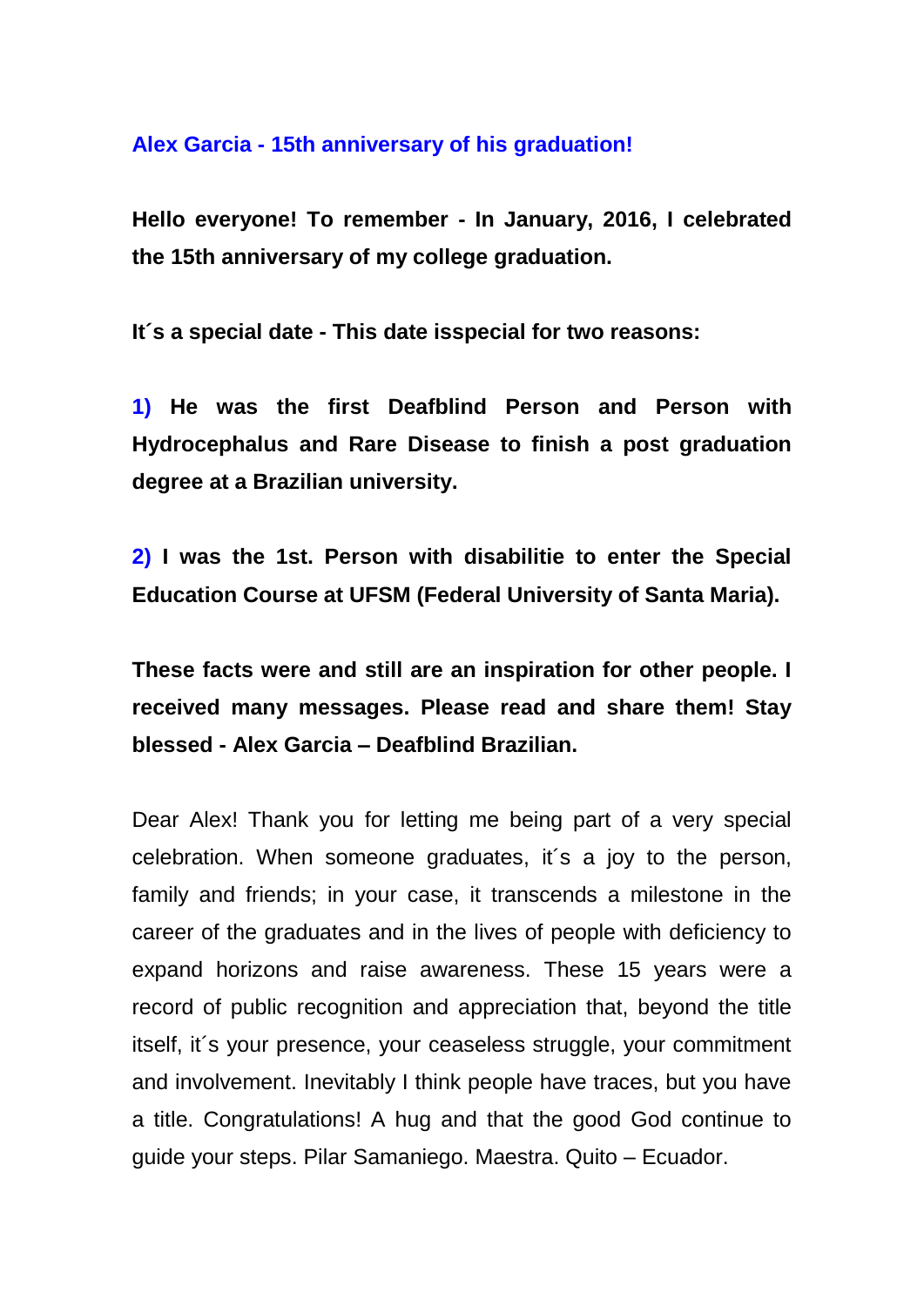Alex, colleague and friend! The celebration is because you are tenacious and tough in your principles and this must be stand out. You teach us that the permanent fight is necessary, with grounded knowledge not only in theory but also in practice. I join you in the celebration. Huge endearment. Maria Alejandra Grzona. Docente, Universidad Nacional de Cuyo. Mendoza – Argentina. Dearest Alex: I extend my greeting to you and I follow you in your celebration. May God and life allow you to keep on your optimism, perseverance and passion for what you do. I celebrate that I have met you, because you are na example for all of us. A strong hug, my friend. Paty Gutierrez. Especialista em Tecnologia Inclusiva. Buenos Aires – Argentina.

Alex you are a person worthy of admiration because you turned your difficulties out into opportunities. You opened the doors to those who came behind you. I celebrate with you all your success. Congratulations! Xiomara de Hernandez – El Salvador.

Alex! Congratulations for such an important event. It´s important to reverberate events like this so the society understands that inclusive education is possible and that people with deficiency are equally valuable to our society. Emmanuelle Gutiérrez y Restrepo. Directora General - Fundación Sidar – Acceso Universal. Madrid - España. [www.sidar.org](http://www.sidar.org/)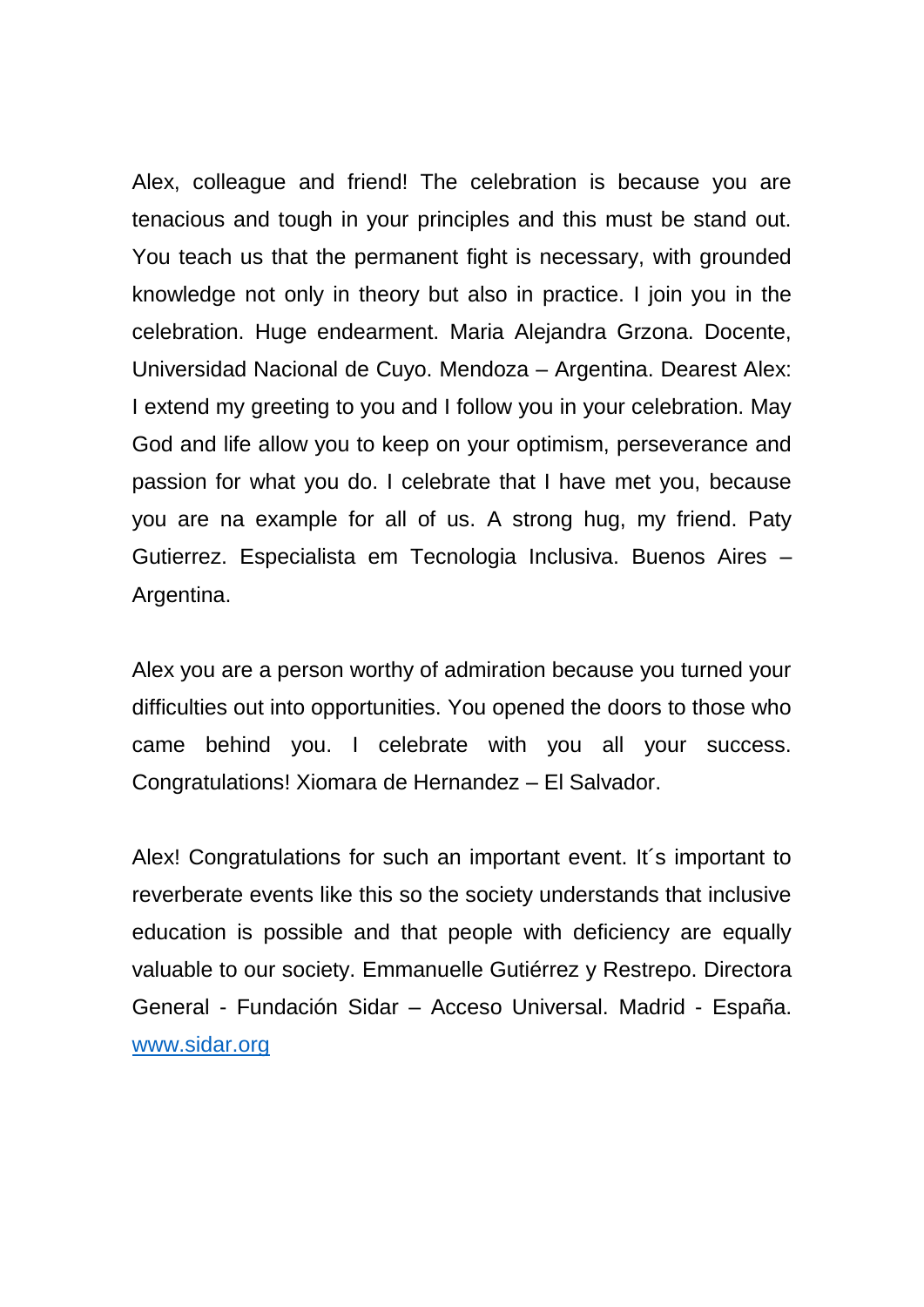Congratulations Alex for your stuggle! My best wishes to you. Ana Maria Dones. Trabajadora Social – REDI. Buenos Aires- Argentina.

Dear Alex! It's a delight to know that you celebrate 15 years of your graduation. For more complicated that it was, you never gave your dream up. To get into an university was not easy and to finish your studies successfully, was equally difficult but you succeed it and this is a huge goal. Being you a disabled person, it is an example for all of us. Best regards! Marita Hess. Omaped. Miraflores - Perú.

Dear Alex! I include myself as well as In the name of our Organization of People with Deficiency from Argentina, to follow you in the celebrations! We congratulate and encourage you to proceed! Astrong hug to you. Gustavo Bottelli – Argentina. Asociación HODIF [www.hodif.org.ar.](http://www.hodif.org.ar/)

Mr. Alex. Congratulation! I'm very fortunate to be a part of this celebration. Distance is not a hindrance when we want to help others for the purpose of advocating our rights. Having been attained all your dreams and goals is simply implies that you are a person worth remembering. All your efforts you made for the sector contributed a lot to the environment especially the people and the society as well. We really appreciate your endeavor and being a advocate. We hope and pray that you will always continue to speak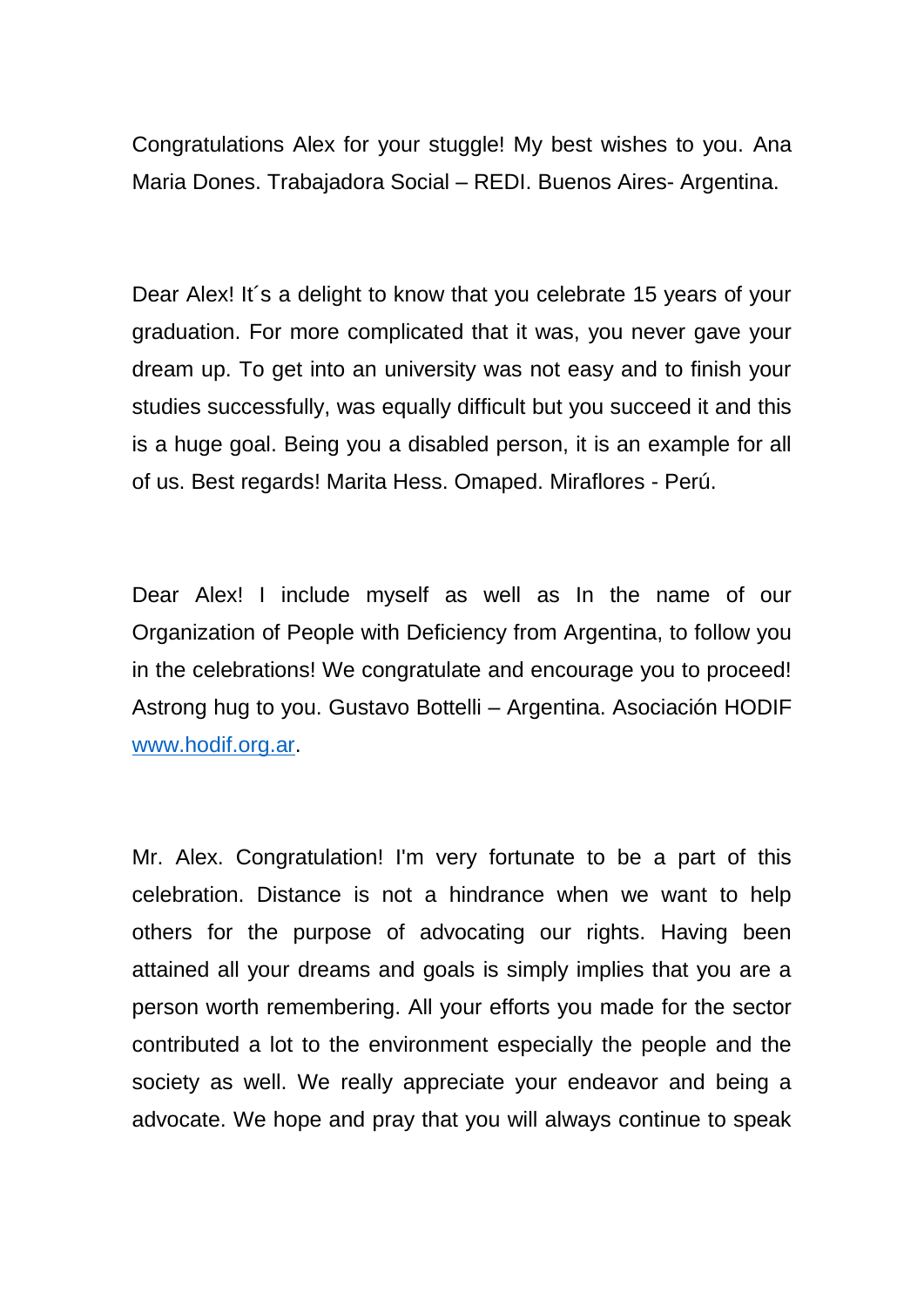for our rights. Sincerely, Marieta S. Jandayan. President - Regional Federation of Women with Disability. Caraga Region. Philippines.

Hello Alex. Congratulations! And bravo for that resilience! Indeed, you are such an inspiration to people who are Deafblind, but to the entire disability fraternity world-wide as well. Keep on keeping on. Julius Kamya. Management and Public Relations Specialist Commissioner: IEC&Training. Equal Opportunities Commission. Kampala - Uganda.

Congratulations – you should celebrate! Sian Tesni. Senior Advisor - Education. Knowledge, Learning and Training (KLT) Department. CBM International. Bensheim – Germany.

Alex! I will be thinking of you very much on January 16 and I congratulate you for successfully graduating from the University! But also for your struggle for life and for your fight on an international level. My very best regards and happy year 2016, Catherine Hutter. Teach LORM - Specific method of communication for Deafblind Persons, as well as HAPTIC. President of GERSAM: Swiss-French Group of Mutual Aid for Deafblind and Hard of Hearing and Seeing Persons. Lausanne, Switzerland.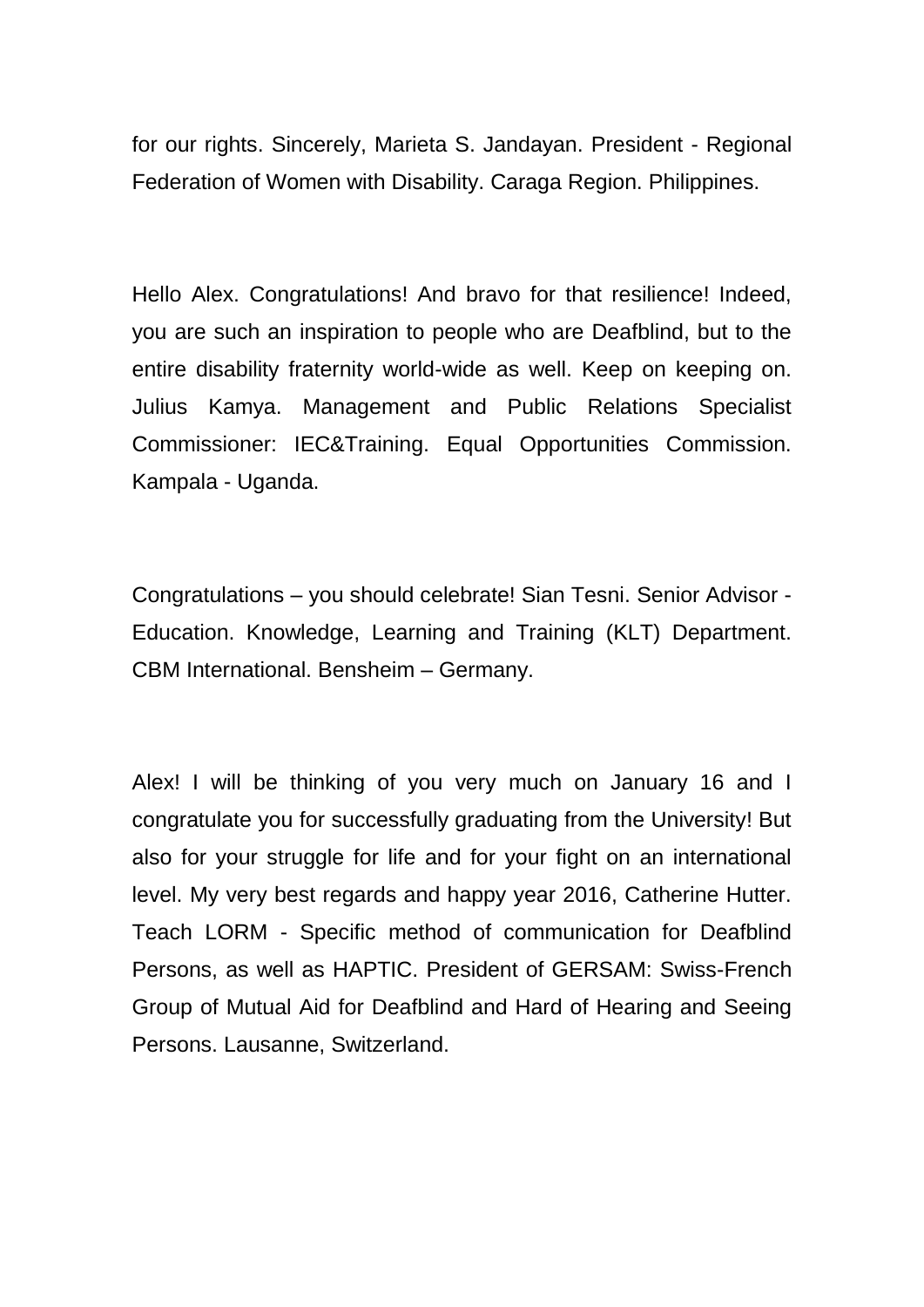Dear Alex Garcia. Thank you for your message and interest in the work of the United Nations for persons with disabilities and Congratulations for your 15 years of graduation! Sincerely. Xinyi. Secretariat for the Convention on the Rights of Persons with Disabilities. Division for Social Policy and Development. Department of Economic and Social Affairs, United Nations - New York – USA.

Hi Alex Garcia. Many congratulations for achieving these milestones in your life. You inspire us. We wish you all the best for many such milestone success in future. Warm regards! Abdul Mabood - Hon. Director SNEHI - Healthy Minds. A Healthy India. [www.snehi.org.](http://www.snehi.org/)

Happy New Year from Ghana. We, at Enlightening and Empowering People with Disabilities in Africa (EEPD AFRICA) are so so proud of you especially the fact that, we can not see you hear physically, but we can feel your great impact from afar. We joyfully celebrate with you and we wish you more greater heights. Go Alex and Go Higher. Our request is during this big celebrations, you please have some plans toward your fellow deafblinds in the other parts of the world where we are now developing hence things are not in place for deaf blinds. In Ghana for instance, we have deafblinds but we can not work with them because, as you know, we do not ave the resources (ex. human resource as in specialists, finacial resouces etc) so they are still marginalized more, more than the other PWDs. Alex, how did you make it this far We will be glad to learn from you. Once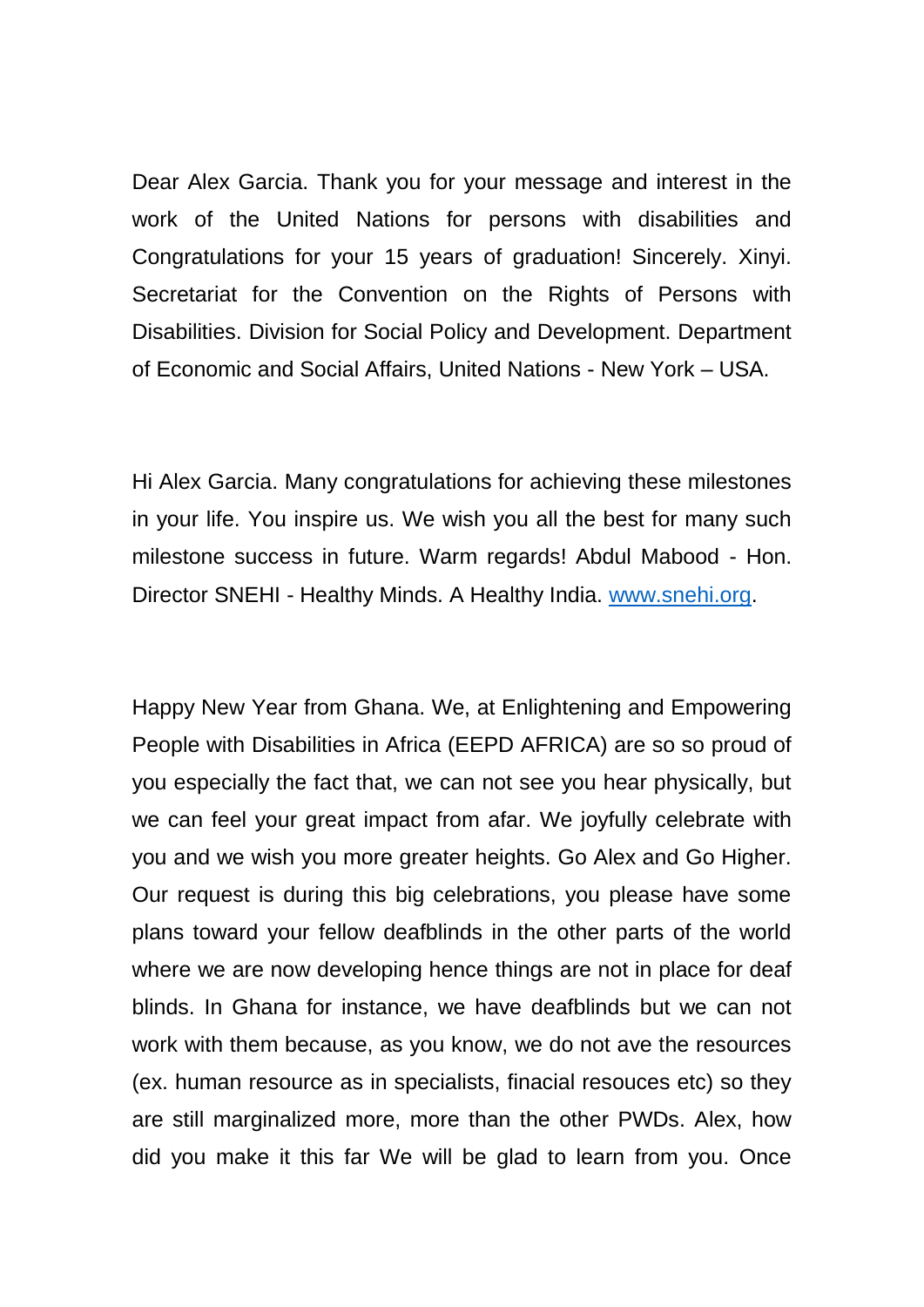again. Happy celebration. Hip Hip Hip Hurray! Sefakor Komabu - Pomeyie. Founder & President, EEPD AFRICA. Ghana – Africa. [www.eepdafrica.org.](http://www.eepdafrica.org/)

Alex, how lucky I am to have met you, although our meetings are virtual. I´m Ángeles Sánchez and I was a deafblind teacher. I thought I couldn´t face this challenge in my career as a Head of Adult Education, but your emotional and intellectual intelligence, soon showed me how wrong I was. Wednesdays, the days I teach, are not a worry anymore, actually, they are now a pleasure, a friendly meeting where I learned and we learn a lot of things. A hug to you Alex and congratulations! I would like to be by your side! Ángeles Sánchez. Madrid – España.

Alex with great pleasure I follow your celebration, because a person like you is worthy of my appreciation, for all the contributions to help citizens of the world to overcome similar problems as well as to convey them your experience and research. At the same time, accept my best wishes for the New Year. Be the success reserved for you and may God enlighten and bless you and all your family. Melenio Rosas. Cueva. Editor, Distribuidor e Implementador Del Sistema de Calidad Educativa A-B. Escalae. Lima – Perú.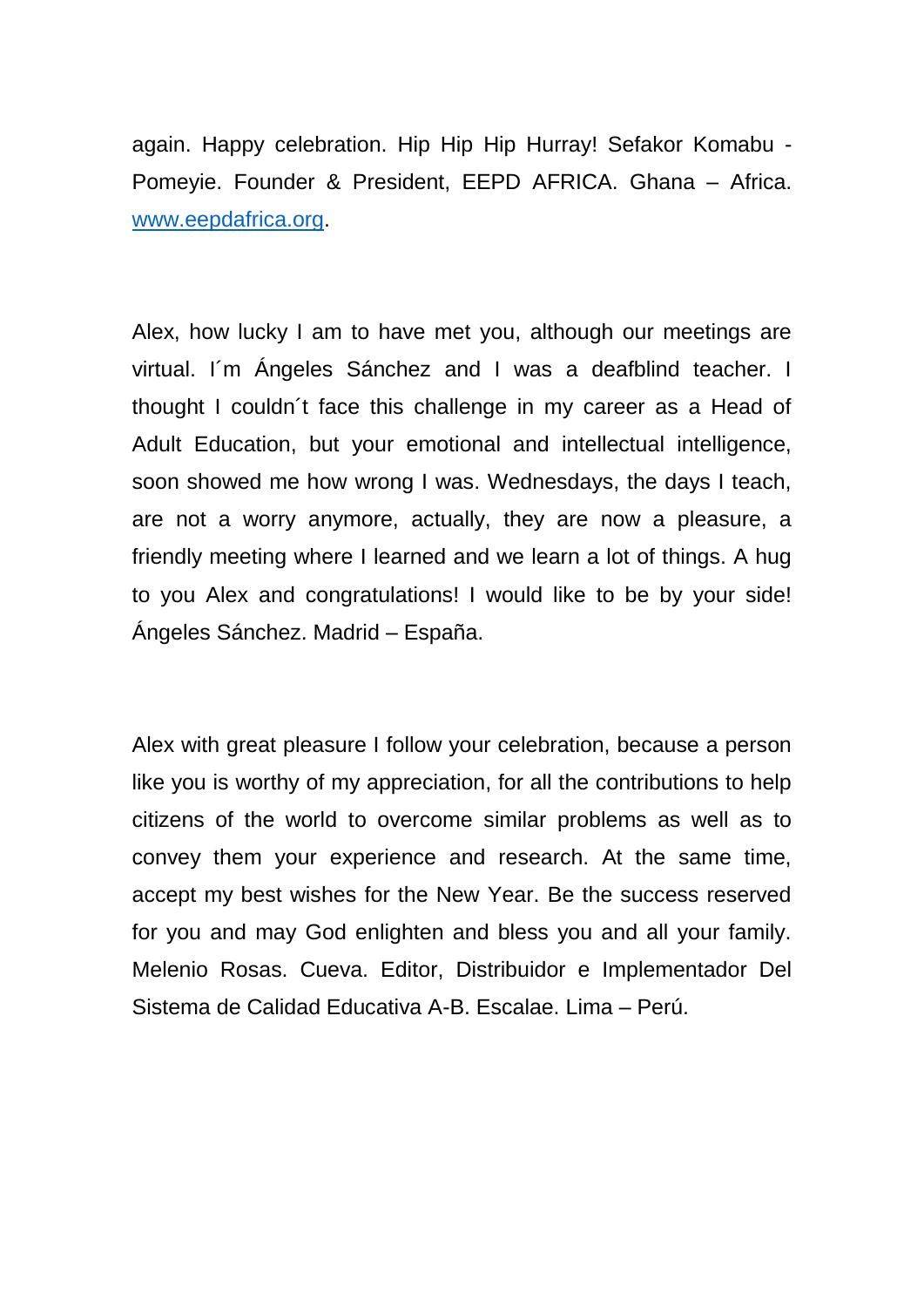Dear Alex! I wish to greet and congratulate you in this day for your accomplishments, because you are an example for a lot of people who want to stand out and be successful. Many of us get it, all right, but we don´t give our complete efforts to reach our dreams. God bless you always. Congratulations. Alicia Lourdes M. Docente. Peru.

Dear friend Alex. What a happiness such an event like this brings. I hope you keep on offering all your strength and experience to those in need. A warm greeting. Silvita Vargas. Maestra. Concepcion-Chile.

Alex! I want to congratulate you. You are the best example of "YES, YOU CAN". T.O. Gualeguaychú – Entre Ríos – Argentina.

Dear Alex! It's a great opportunity to send you a special greeting in the celebration of the stages of your life, the accomplishments of your life. Blessings and all the best to you. Beatriz Zoppi y Emiliano Alvarez. Maestra de Sordociegos. La Pampa – Argentina.

Alex! You are an example of a successful life, where your example must give the incitement to many who are defeated in the struggle of life. Jenny Gómez. ACPHES - Asociación Colombiana de Padres com Hijos Especiales. Bogotá – Colômbia.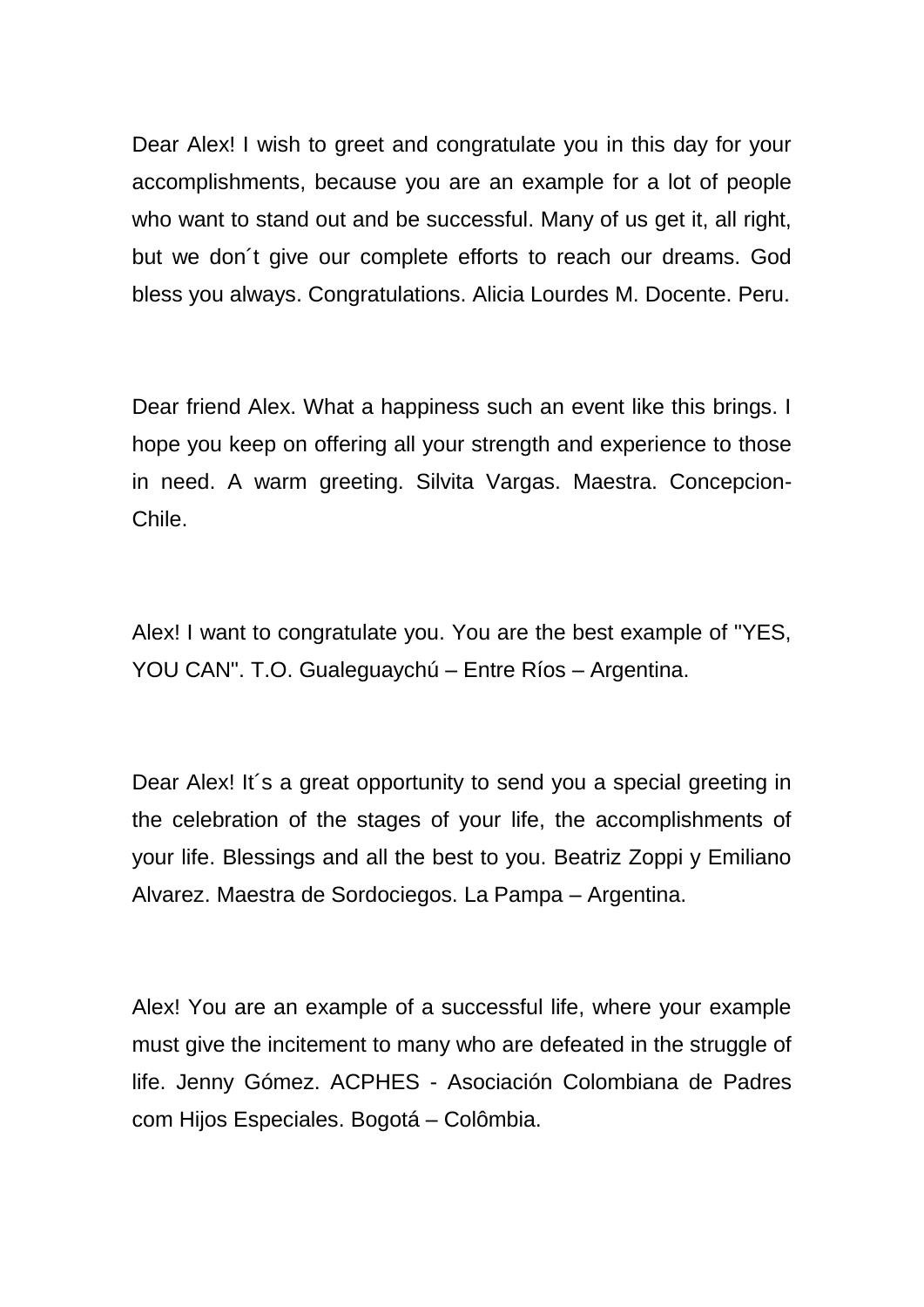Hi Alex! Congratulations for the 15 years of your career and for a life of struggle. I wish you strength and happiness. Regards. Valeria Martínez Benegas. Estudiante de Trabajo Social. Mendoza – Argentina.

EyePlusPlus, Inc Tokio and EyePlus La Sas, América Latina, feel proud of being part of your admirers and friends through this letter. We are sure: You are na example to be followed in all our Latin American Continent. We are together in the celebration of such an important date for you as well as for all of us. You are an example that the deficiencies are only a state that limit the one who doesn´t break through the barrier of your own limitation. Receive our hug, admiration and a lot of respect from our organizations. With admiration and esteem, Fernelly Perdomo. Gerente de Enlace para America Latina y el Caribe. EyePlusPlus, Inc.Tokio – Japón.

Dear friend Alex! I don´t know you personally, but I feel your energy, that emanates from a person engaged in breaking down barriers and changing paradigms…Let´s hope that Life and God, that athered to us, help us to succeed in cooperating with everything that we do in this part of the World, for the sake of people with deficiency that today are maltreated, discredited and ignored, and that were forced to live from charity, in denigrated conditions for any human being. That your message brings light and hope to many people that today live in darkness and silence, not because they can´t see nor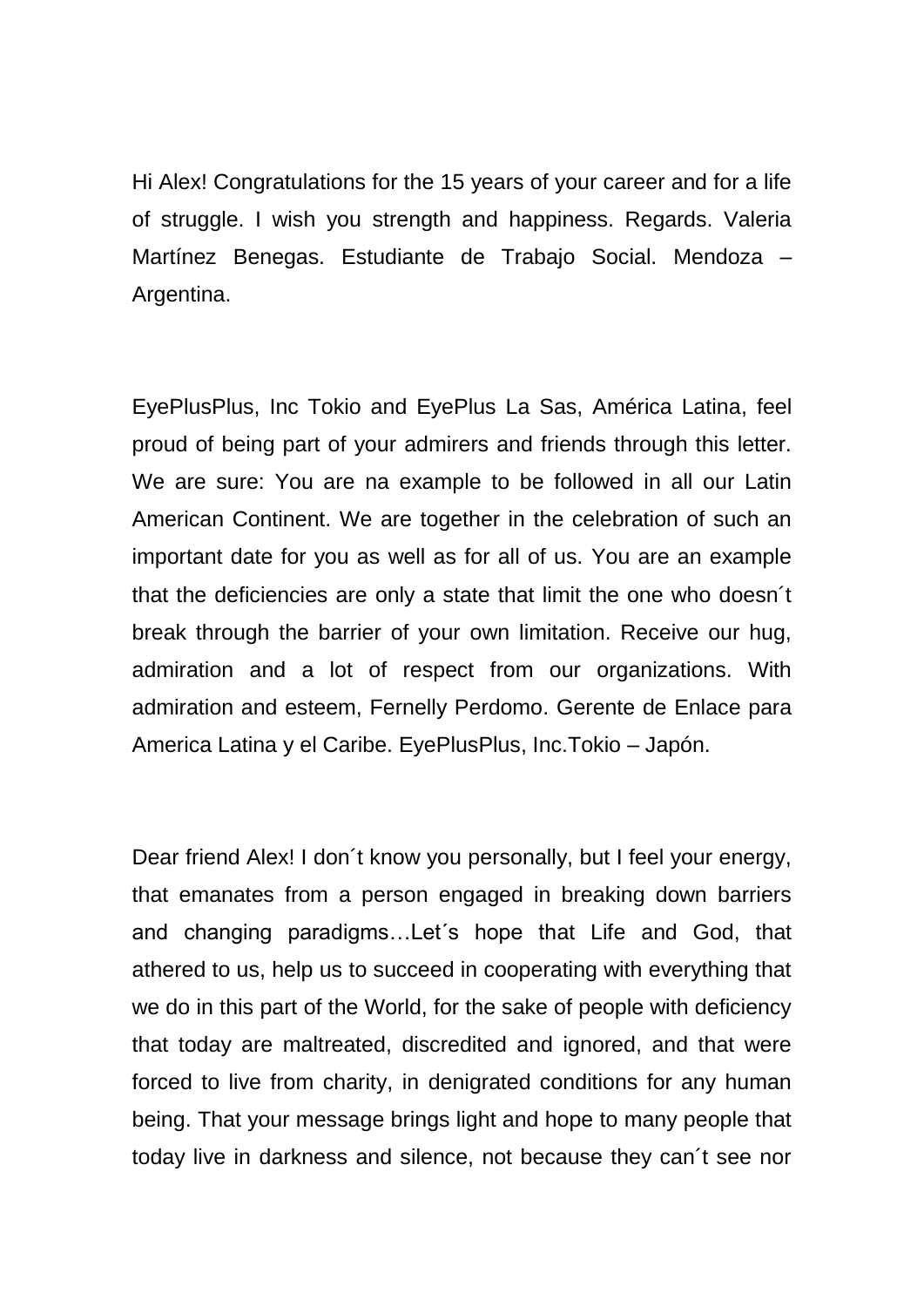hear, but because they don´t look nor listen, they don´t feel the silent call from those in need, not to assist them but to guide, drive and head them to the freedom that we can only get through a good education, the reading of books that raise the desire and enthusiasm of doing things, of applying for a decent well paid job, to the fraternity and universal joy. Alex, you represent all these things and much more! You are the light of Brazil, the beacon lighting and comforting everyone to go on… God wants you to go ahead and far away on this path you are committed. Thank´s to those who guided and leaded you, your family, dear fellows… Blessings and all the best as always. Silvia Valori. Escritora. Argentina – [www.silviavalori.com.ar](http://www.silviavalori.com.ar/)

Alex! I hope this may be a very pleasant day. Indeed, you are not an example of victimization. You are an example to be followed not only for that who has some deficiency but also for that who is supposed to be in charge of his full capacities. You have all my admiration. It´s a clear example that there are not barriers when there is a determination. Together we will fight, for the deafblindness do not make people into invisible human beings, but in people that everyone can see them, so that everyone knows that a deafblind person is exactly the same as anyone who suffers, lives, has projects and aspirations. Happiness to you Alex. Gabriela De Lauretis. San Miguel – Argentina.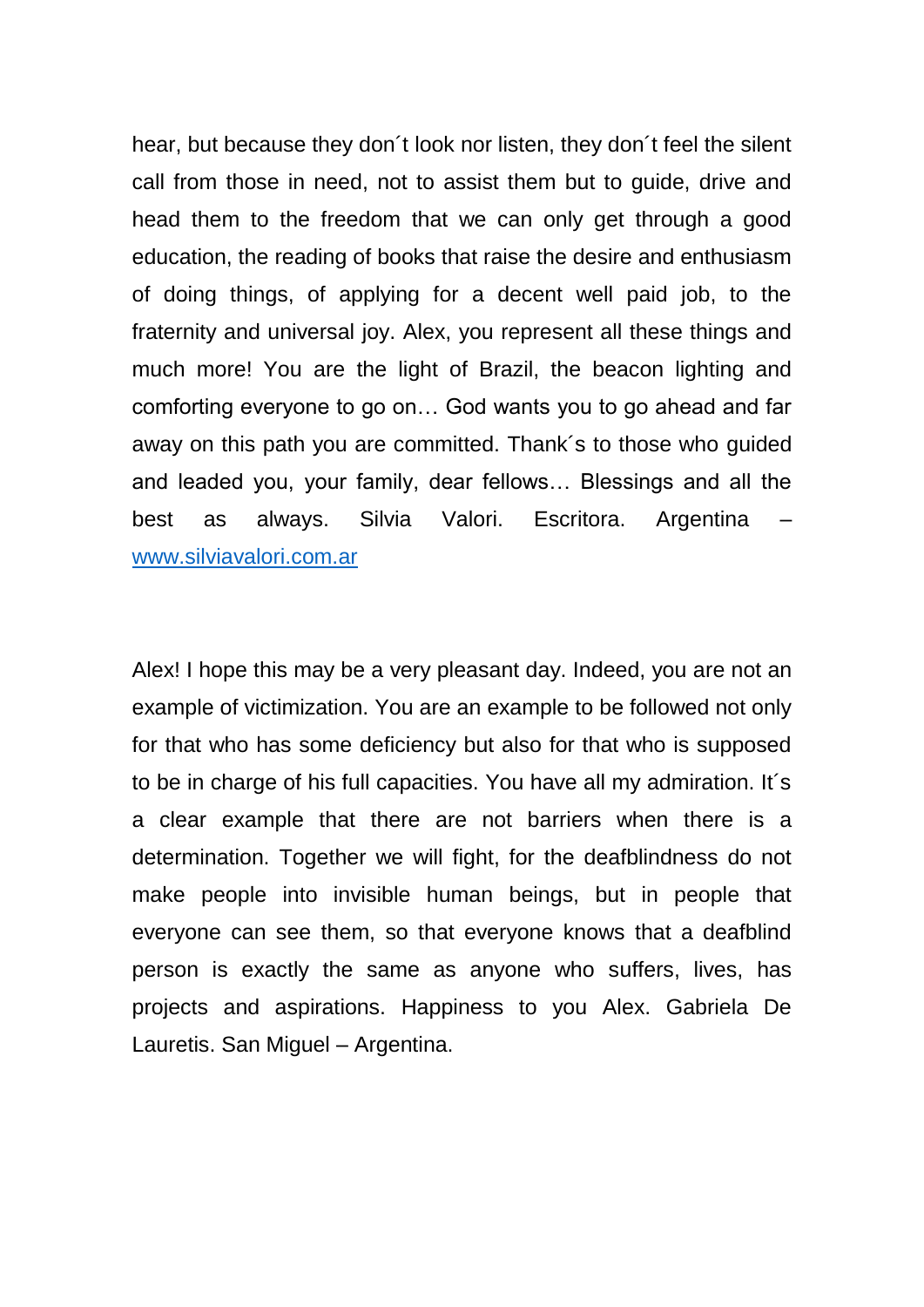Alex! Happiness on this anniversary. You deserve all the achievements. Your success shows us we can go wherever we want. Proceed striving stronger each day and share your enthusiasm. God bless you Alex. Regards and a hug to you. Leonardo Pichun Urrutia. Instructor en Informática. Temuco – Chile.

Alex Garcia, that I have the honor to have as a friend, is graduated in Special Education by Universidade Federal de Santa Maria – Rio Grande do Sul – Brazil, and one of the most active person I know. For several times we have worked together, either formal or informally, exchanging ideas and seeking to go further in the deafblindness understanding as also in the deficiency in general, while determinant factors of the quality of life in the society we live in. We do not always agree with one another, but the personal and professional respect that connect us has turned all the moments we disagree out into important personal learning. Fighting against the several adversities of your personal and professional life, Alex has made available to the deafblind community, not only a lot of knowledge as a result of his studies developed in the university, but above all, the wisdom gained as a deafblind person and all the reflections resulted from these factors. These reflections allowed him to be continuously in contact with families and professors of deafblind children, to whom he permanently serves in an incomparable way, as well as the publishing of some essential books to the understanding of deafblindness, among them I point out "Além de Existir Devemos Ser" and "Surdocegueira Empírica e Científica". On this date that we celebrate his graduation on Special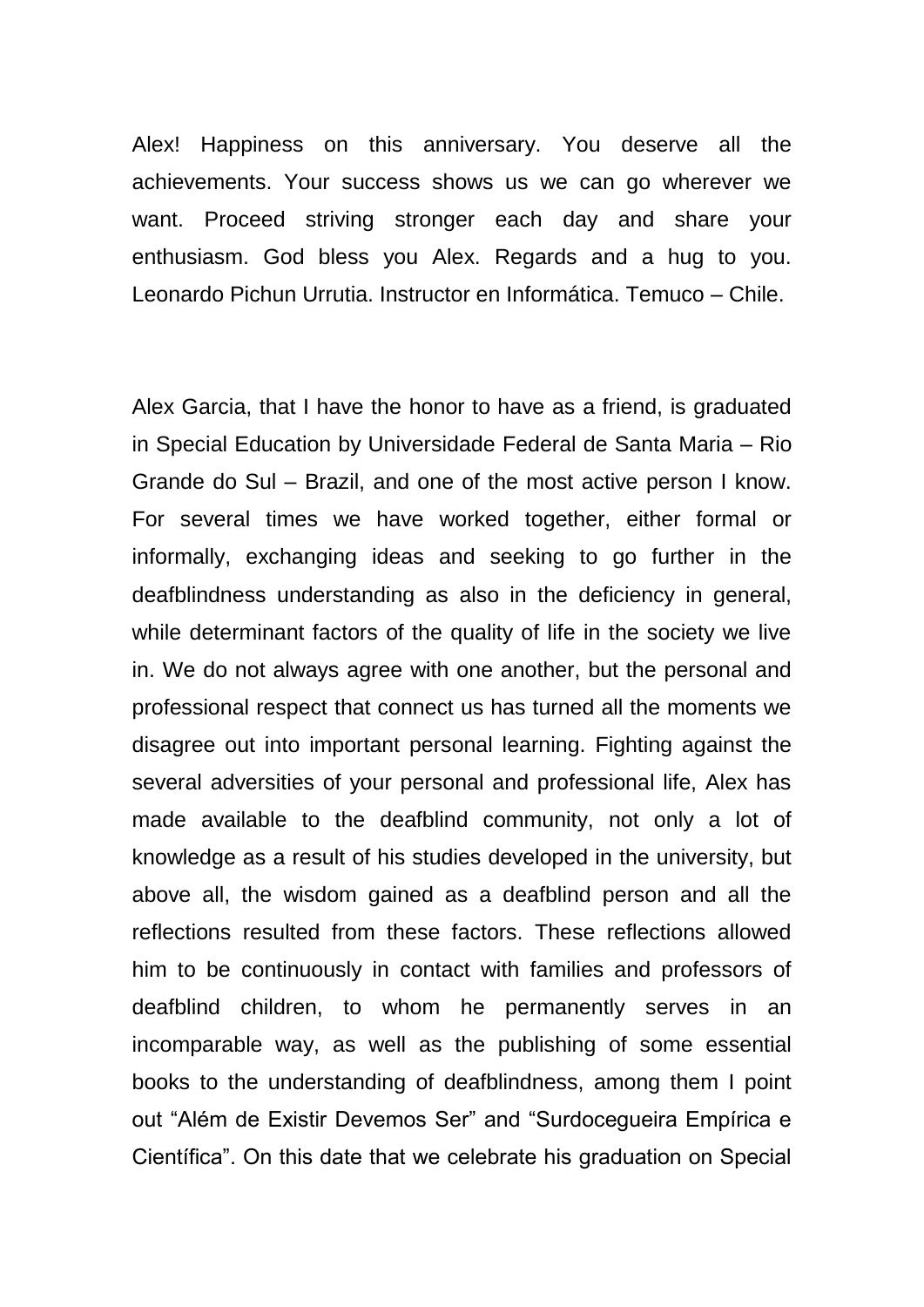Education, I want to join everyone that celebrate with Alex his 15 years of professional life from here, sending him a big hug and my wishes he can keep on contributing in such a complete way, to the acknowledgment, understanding and interpretation of what is the deafblindness. Congratulations Alex! Dra. Isabel Amaral. Terapeuta da Fala – Escola Superior de Saúde de Alcoitão. Mestre em Educação de Surdocegos e Multideficientes – Boston College – USA. Doutora em Psicologia do Desenvolvimento e da Educação – Universidade do Porto. Lisboa – Portugal.

Congratulations Alex for your 15 years of graduation. I perfectly recall this time because you were taking your graduation course and later you attended a Specialization Course, all these studies at Universidade Federal de Santa Maria. Although everyone knows, but it´s good to say, the UFSM is a Public, unpaid and high quality Institution. At this time, I worked as secretary for the Pedagogy Course which shared the same area with the secretary of Special Education, who was Marizete Hoer. Alex was a student at this course and it was in the 90s. Accessibility was not a concern among the main priorities of public leaders, but thank´s to people like Alex, this scenario today is quite different. The accessibility is all over the places. I remember that several times we increased the size of the letters in the small computers screens so Alex could read the messages; when the communication was by phone, we made the call, he would tell us the subject and we started "a bridge" between Alex and the other person on the phone. However, these difficulties and others, were faced by Alex just as a challenge to be achieved.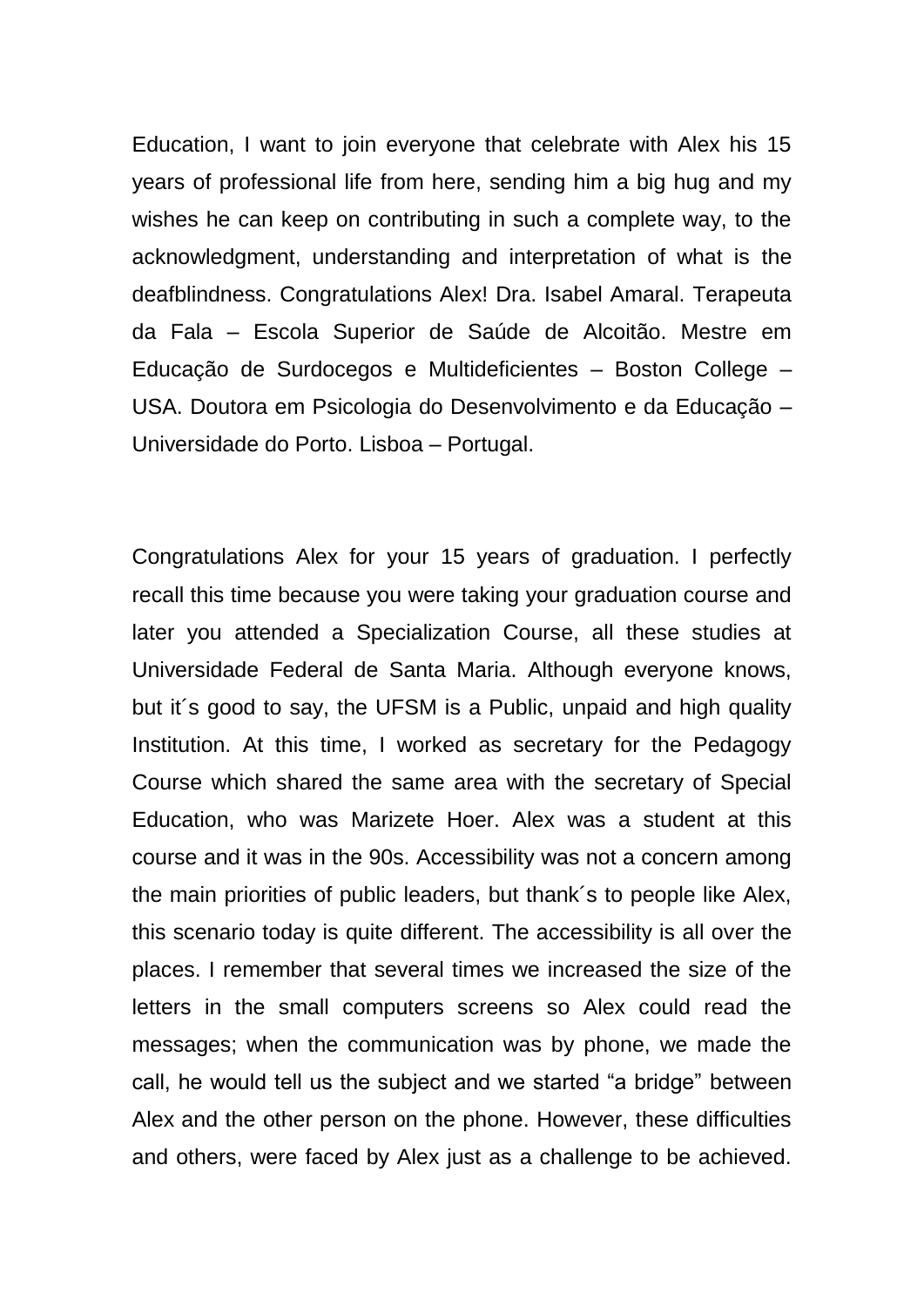And he did it! Alex broke the barriers that seemed to prohibit or make your professional qualification more difficult. He succeed as a professional. He succeed as a person. You have a lot to celebrate in these 15 years of graduation! In 15 years laws were approved, Commissions were created and the inclusion is a reality which makes the lives of others "Alex" much easier. Alex Garcia…an example to be followed! Cenira Rodrigues da Silva. Educadora Especial. Servidora Pública Federal Aposentada. Santa Maria - Brasil.

Friend Alex! You are God´s more special overcoming. You deserve the most beautiful things in life. I am pretty sure about what I say because I could share your experiences, as a secretary of the Special Education Course. Strength, courage, success and a lot of love and peace in your heart. Maria Odet Portes Martins. Servidora Pública Federal Aposentada. Canoas – Brasil.

Alex is a person more than special, he has light! He is an example of determination and strength, I admire him very much! When he was a student I shared with him the student´s affairs at UFSM, and he was always positive and high spirits! Congratulations Alex, all the success and happiness to you! A big hug to you! Gilce Maria Fenner de Souza. Servidora Pública da UFSM, Coordenadora da Assessoria de Comunicação do Centro de Educação. Santa Maria – Brasil.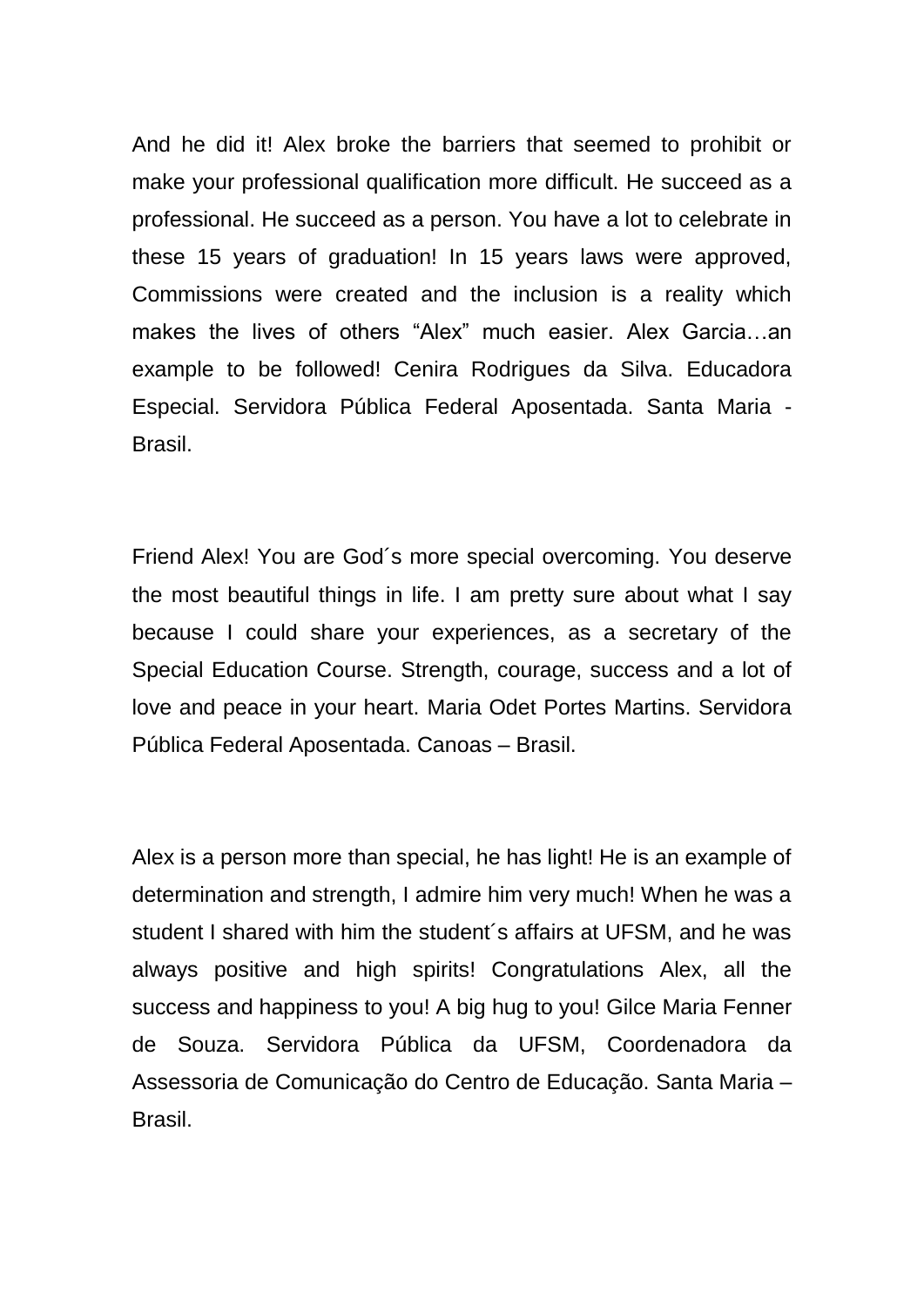My dear Alex! I gained a blessing from God by sharing your company for thirty days, what I believe, it has been one of the biggest challenges of your life and you, with your strength and determination, emerged victorious by being approved and having received, bringing your Labrador, to Brazil! I see the victory of your graduation at the University, as one of the many achievements that life will present you because the only choice that you nurture - that is the one of winning - is inside of you. What an example of struggle and persistence you are my friend, for all of us…Congratulations! My wish is that you keep on like this, walking ahead, as a beacon to light the steps up of the fellows who go along with you, because the achievements are milestones to the imperishable soul, in the big course of our evolution. With love! Deise Leitão de Souza. Professora de Inglês. São Paulo – Brasil.

I had the opportunity of meeting Alex in Cajazeiras – Paraíba, where he was giving a lecture about Inclusive Education. The lecture was wonderful and Alex is an enlightened and very clever person. I will always thank the opportunity I had to know this person who is special in all senses. I am passionate about education. A big hug friend Alex Garcia and success. Gilvana Soares. Professora e Psicopedagoga. Conceição – Paraíba – Brasil.

Dear colleague Alex! Congratulations for your achievement, congratulations for being our example of overcoming, dedication and for being a brilliant humanbeing that manages to thrill everyone in a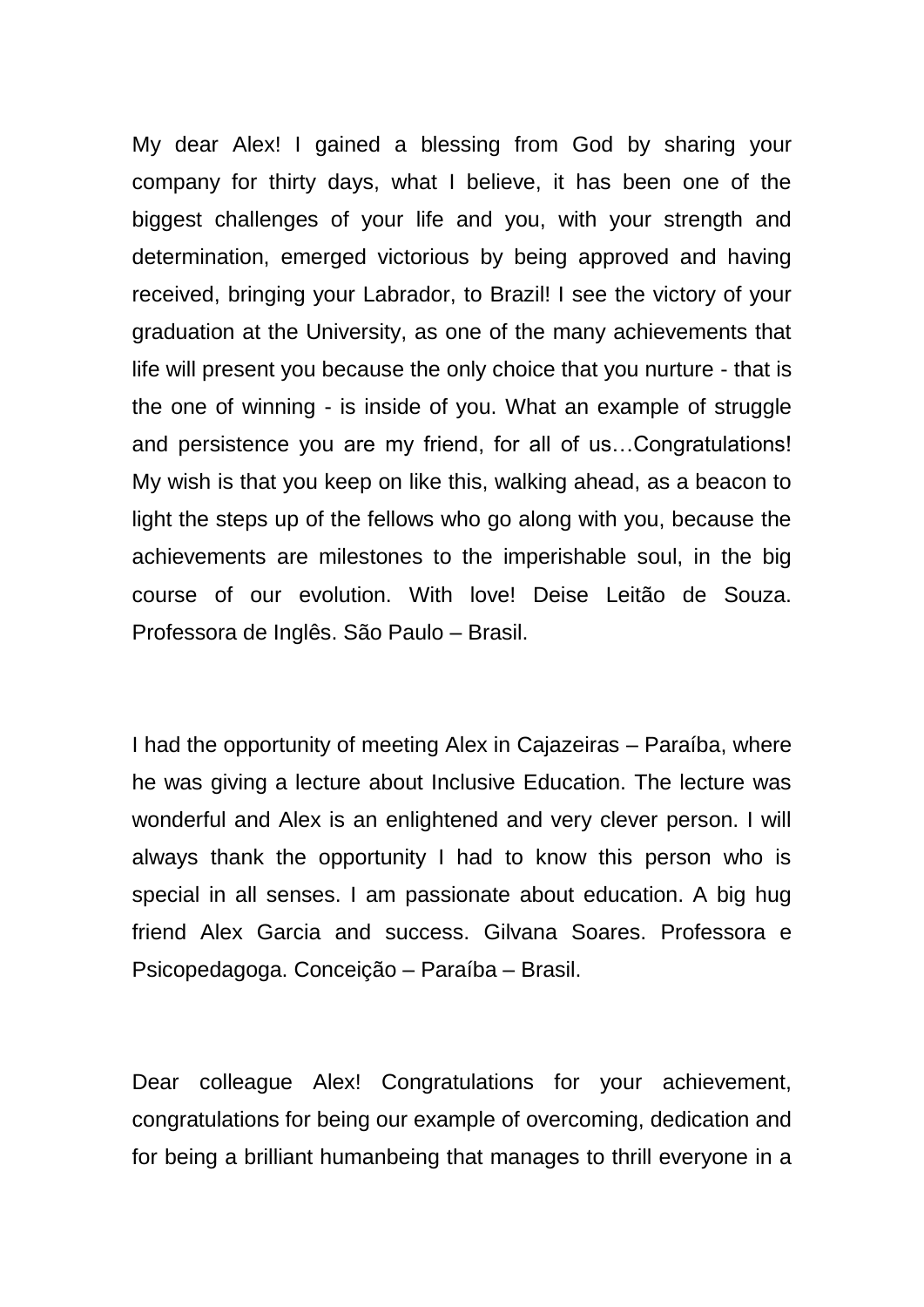stupendous way. May our Great Creator, The One who gives us life, procced to blessing and giving you the necessary strength to go on, sharing your findings and enjoyments with us. Josefa Barbosa Nunes Maia. Professora de Atendimento Educacional Especializado. Cajazeiras – Paraíba – Brasil.

Congratulations, for your achievement and for inspiring other people to have self confidence: people with or without deficiency! A big hug to you. Deise Tallarico Pupo. Bibliotecária Aposentada do Laboratório de Acessibilidade – Unicamp. Campinas – Brasil.

Alex! Congratulations. Much more accomplishments and victories in 2016. May God continue always blessing your life and making you an example for all of us! Rodrigo Rosso – Diretor Revista Reação. São Paulo – Brasil.

Congratulations my dear for this wonderful achievement, congratulations for your courage and strength, may God be always with you driving your steps, that you succeed in reaching all your goals and mainly that you go on leading hope for all around you. Jucélia de Freitas Lagher Vieira. Empresária. Porto Alegre – Brasil.

Alex! No, I don´t have words to say how special you are! We spent just a few moments together, however they were moments that I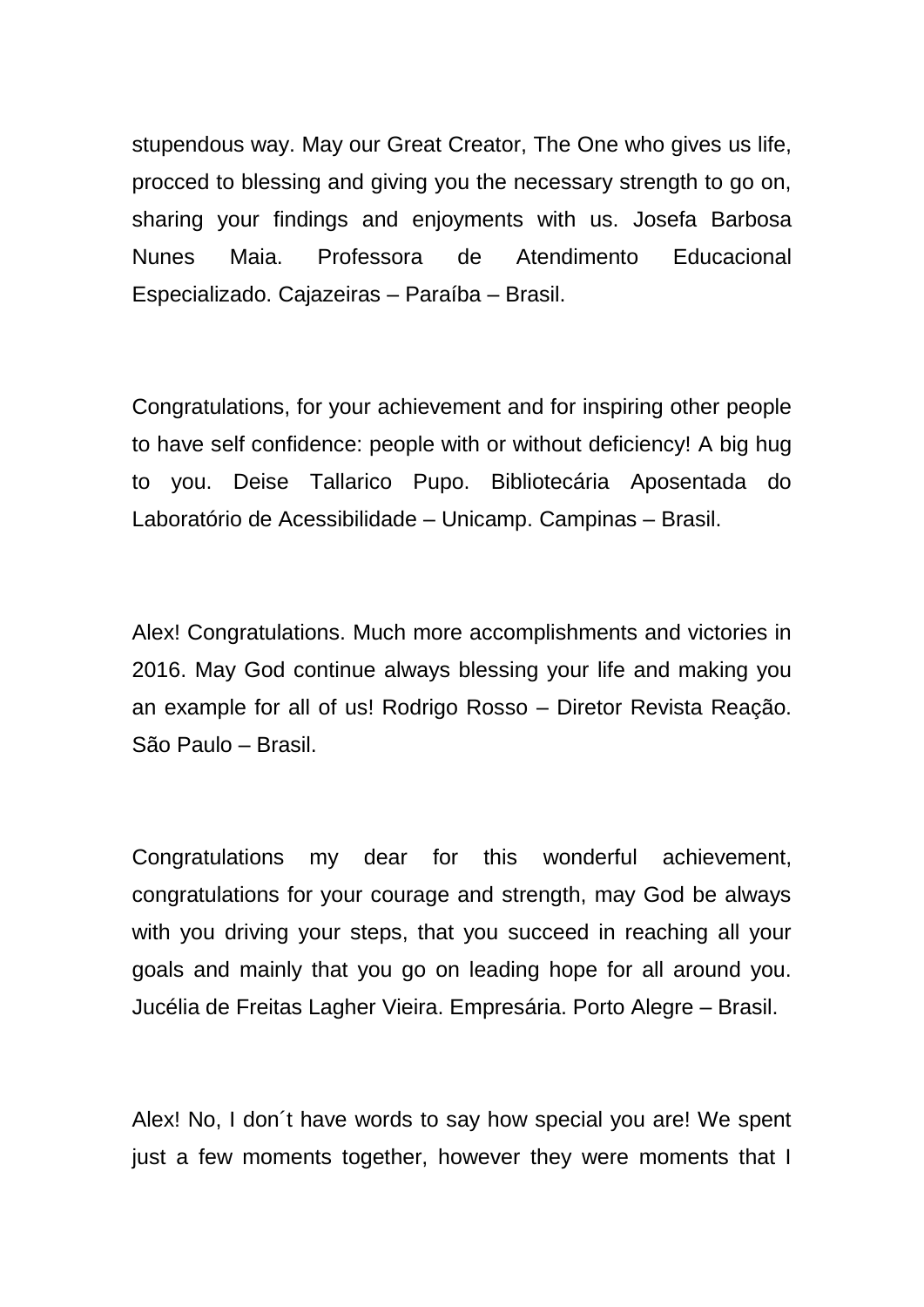could look at life in a different way because you are different, so it made me do that. You are na example of determination, devotion and strength, an example that if we want something in life, we are capable of getting it; besides all that you are a very charismatic person. Congratulations for the 15 years of graduation! We wish you all the success of the world my friend, all the best to you. Receive a kiss in your heart. May God be with you! Flávio Eduardo Souza Leite. Representante Comercial – CEASA – São Paulo – Brasil.

Congratulations Alex, you really are a big example of determination. In this way, you show to a lot of people that faith moves everything in this life! Vivian Carla Meneguelli Leite. Dentista. São Paulo – Brasil.

Hi Alex! My name is Andressa and I have a visual deficiency. I´m just passing by to give you my regards for your 15 years of graduation. You really are na example to many people, including myself for I still didn´t get into university. But now I´m happy to know stories like yours. Once more, congratulations. Andressa Batista. Student. Luiziana – Paraná – Brasil.

Alex Garcia, a person that regardless of being deafblind, he is an active and motivating human being that seeks through the citizens right, the overcoming and strength to develop and apply all his unique potentialities and skills. Congratulations for this and all the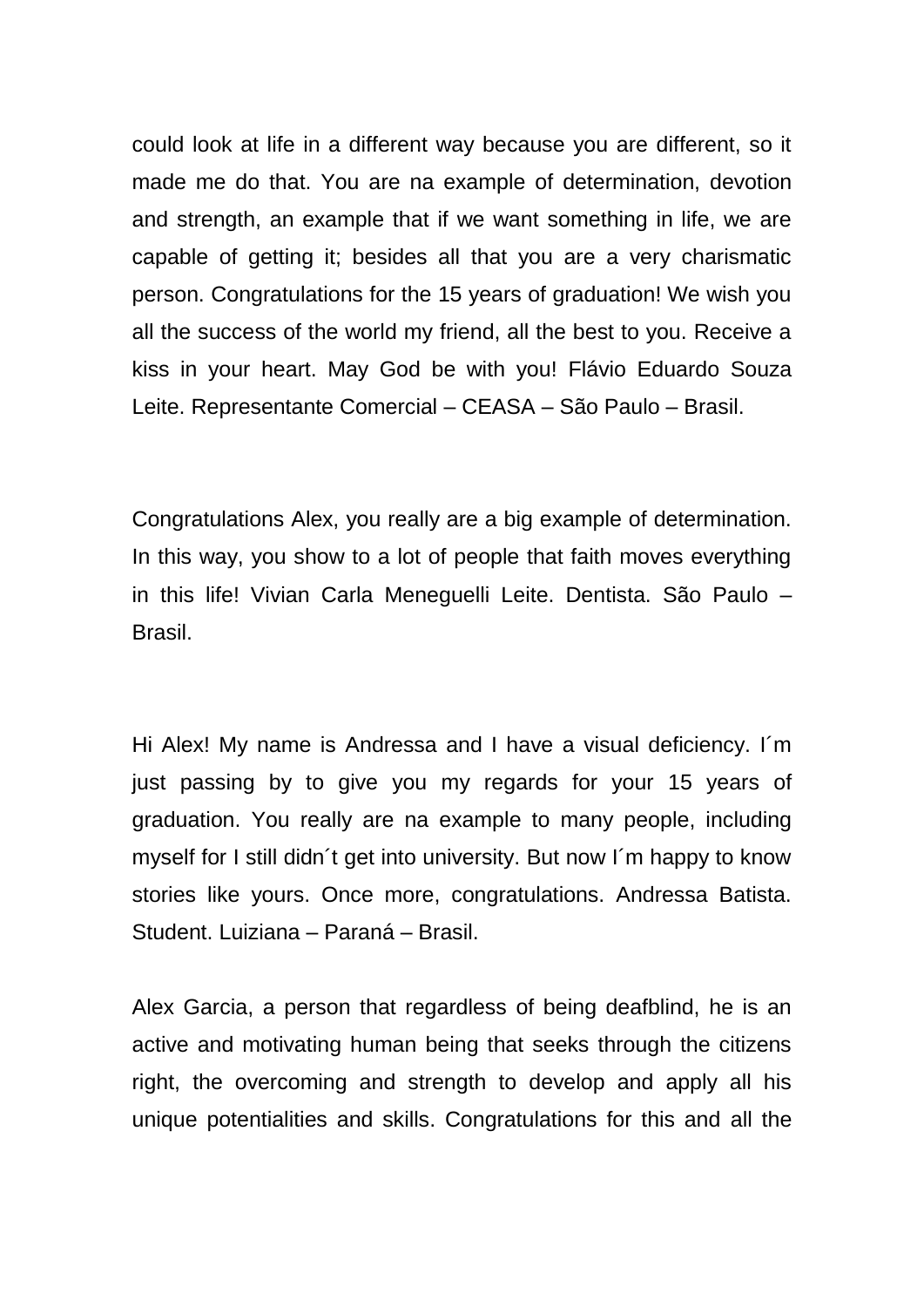accomplishments that will come! Marisa Pretti Ferreira. As Meninas dos Olhos – Audiodescrrição. São Paulo – Brasil.

Alex you were and will remain a big example of strength, dedication and affection for what you do not only for the people with deficiency, but also for all of us. I admire you beyond measure rather, I´m your fan and admirer of your work. I hope one day we can to know each other and also, bring you to my city – Salgueiro – Pernambuco. Maria Patrícia Lourenço Barros. Professora e Coordenadora do Núcleo de Apoio as Pessoas com Deficiência do Instituto Federal do Sertão Pernambucano Campus Salgueiro. Salgueiro Pernambuco– Brasil.

Dear friend Alex! You are an example of a warrior of life and the people´s right. I hope such an event may be celebrated several times with health, joy and friends. A big hug to you. Marilice Costi. Sana Arte – Cuidados Integrados. Porto Alegre – Brasil.

Dear Alex Garcia! Congratulations for this commemorative date that actually, it is a symbol of achievement that gives strength and determination for other people. I am happy to share your gladness!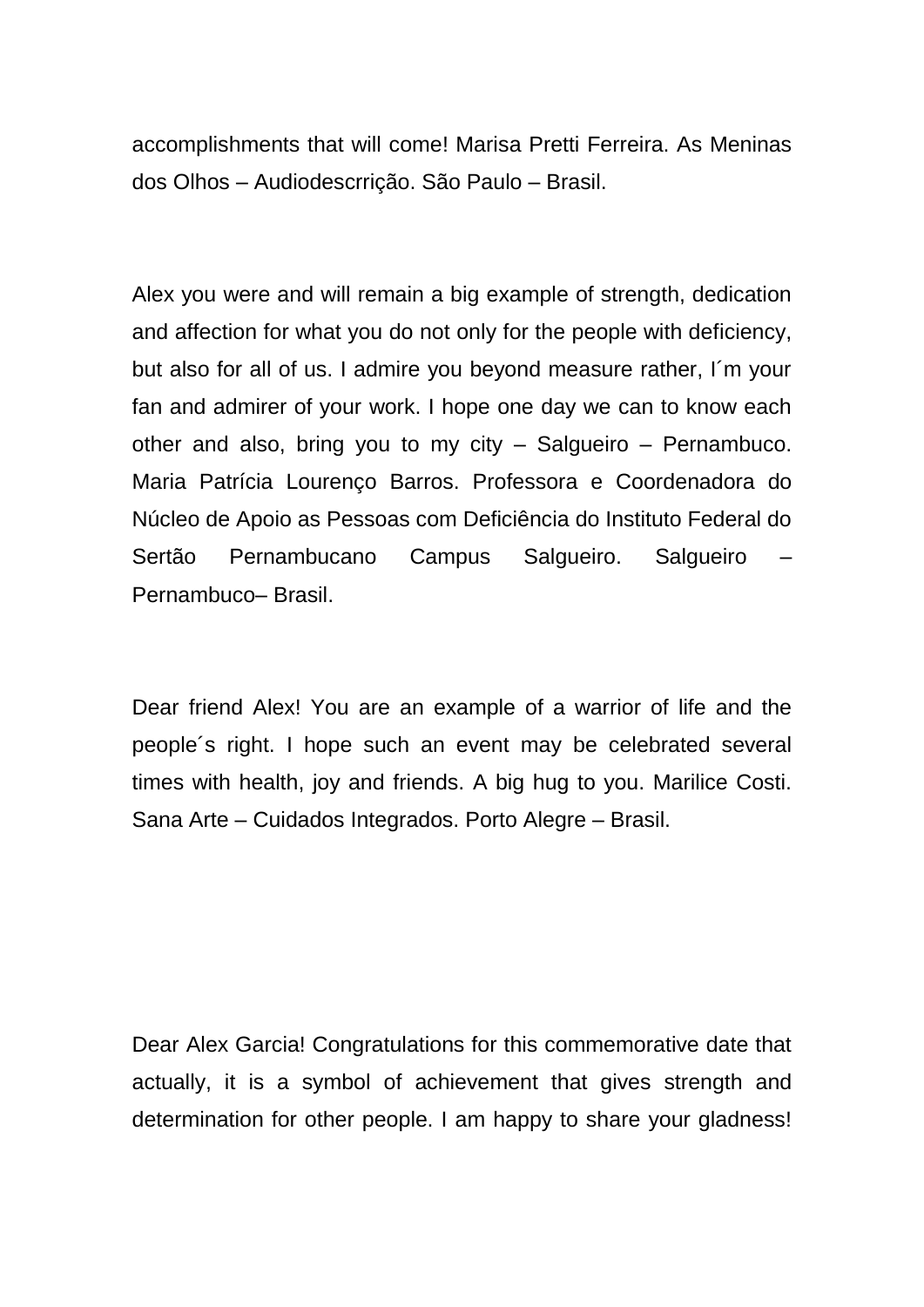A big hug to you! João Ribeiro da Cunha Neto. Funcionário Público Federal. Porto Alegre – Brasil.

Congratulations, Alex Garcia, for your 15 years of your graduation. Thank´s to your willpower and persistence, you arrived to such an important level. Besides, your work enables people to know the existence and the real situation of deafblinds in Brazil. I´s necessary to show they exist and fight for them. You do it with mastery and competence. Have a strong hug. Erika Hanssen Madaleno. Jornalista. Porto Alegre – Brasil.

Alex! I do not only celebrate but I applaud you standing, my friend and Darling master. Have a bunch of hugs with brother´s affection. Humberto Pires do Carmo. Músico, Salvador - Bahia – Brasil.

Alex, you are an example and I know that you do everything excellently. There are those who are chosen and you are one of them, most of the time noticing and putting yourself in others shoes. Warrior Alex, go on always dreaming and living with full intensity. Be much more blessed as well as your family who is always close to you. Congratulations. You deserve it! Your star is Always shinning. Be God always with you. I love you. Aunt Ana Neli Gamarra. Porto Xavier – Brasil.